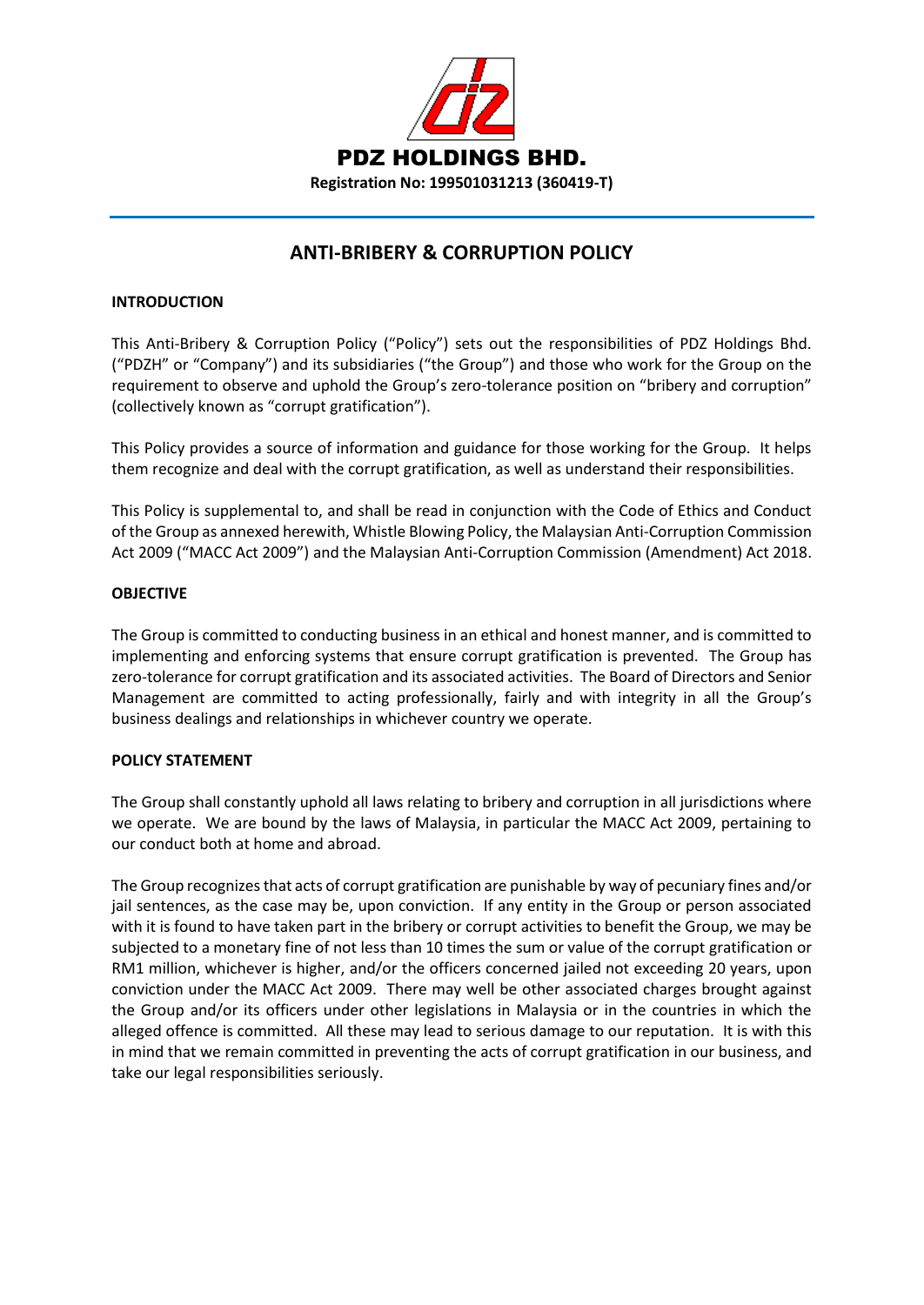## **SCOPE**

This Policy applies to all employees (whether temporary, contract-basis or permanent), consultants, contractors, trainees, seconded staff, casual workers, agency staff, volunteers, interns, agents, sponsors or any other person or persons associated with the Company, or any of our subsidiaries or their employees, no matter where they are located (within or outside of Malaysia). The definition of such persons associated with the Group accords with Section 17A (2) of the MACC Act 2009. This Policy also applies to Officers, Trustees, Board, and/or Committee members of companies in the Group at any level.

In the context of this Policy, third party refers to any individual or organization our Group meets and works with. It refers to actual and potential clients, customers, suppliers, distributors, business contacts, agents, advisers, and government and public bodies – this includes their advisors, consultants, representatives and officials, politicians and public parties.

Any arrangements our Group makes with a third party is subject to clear contractual terms, including specific provisions that require the third party to comply with minimum standards and procedures relating to anti-bribery and corruption.

## **DEFINITION OF BRIBERY AND CORRUPTION**

**Bribery** refers to the act of offering, giving, promising, asking, agreeing, receiving, accepting or soliciting something of value or of any advantage so to induce or influence an action or decision. A bribe refers to any inducement, reward or object/item of value offered to another individual in order to gain or retain commercial, contractual, regulatory or personal business or advantage. Bribery is not limited to the act of offering a bribe. If an individual is on the receiving end of a bribe and they accept it, they are also breaking the law.

**Corruption** means the act of soliciting, giving, promising to give, offering, accepting or receiving gratification, directly or indirectly, to/from a person in authority either in the form of money, services, favours, positions or valuable goods as an inducement or reward to or not to do an act in relation to the person's principal affairs or function – in short, **corruption is essentially an abuse of entrusted power or position to obtain a personal gain or benefit.**

**Gratification** is defined in Section 3 of the MACC Act 2009 and includes money, donation, gift, loan, fee, reward, valuable security, property or interest in property, employment, appointment, release, forbearance, undertaking, promise, rebate, discount, services employment or contract of employment or services and agreement to give employment or render services in any capacity. The provision or receipt of gratification is not an offence unless it is done corruptly.

Bribery and corruption (collectively "corrupt gratification") are illegal. Employees must not engage in any form of corrupt gratification, whether it be directly or through a third party (such as an agent or distributor). They must not bribe a foreign public official anywhere in the world. They must not accept bribes in any degree and if they are uncertain about whether something is a bribe, a gift or act of hospitality, they must seek further advice from the Group's Compliance Officer.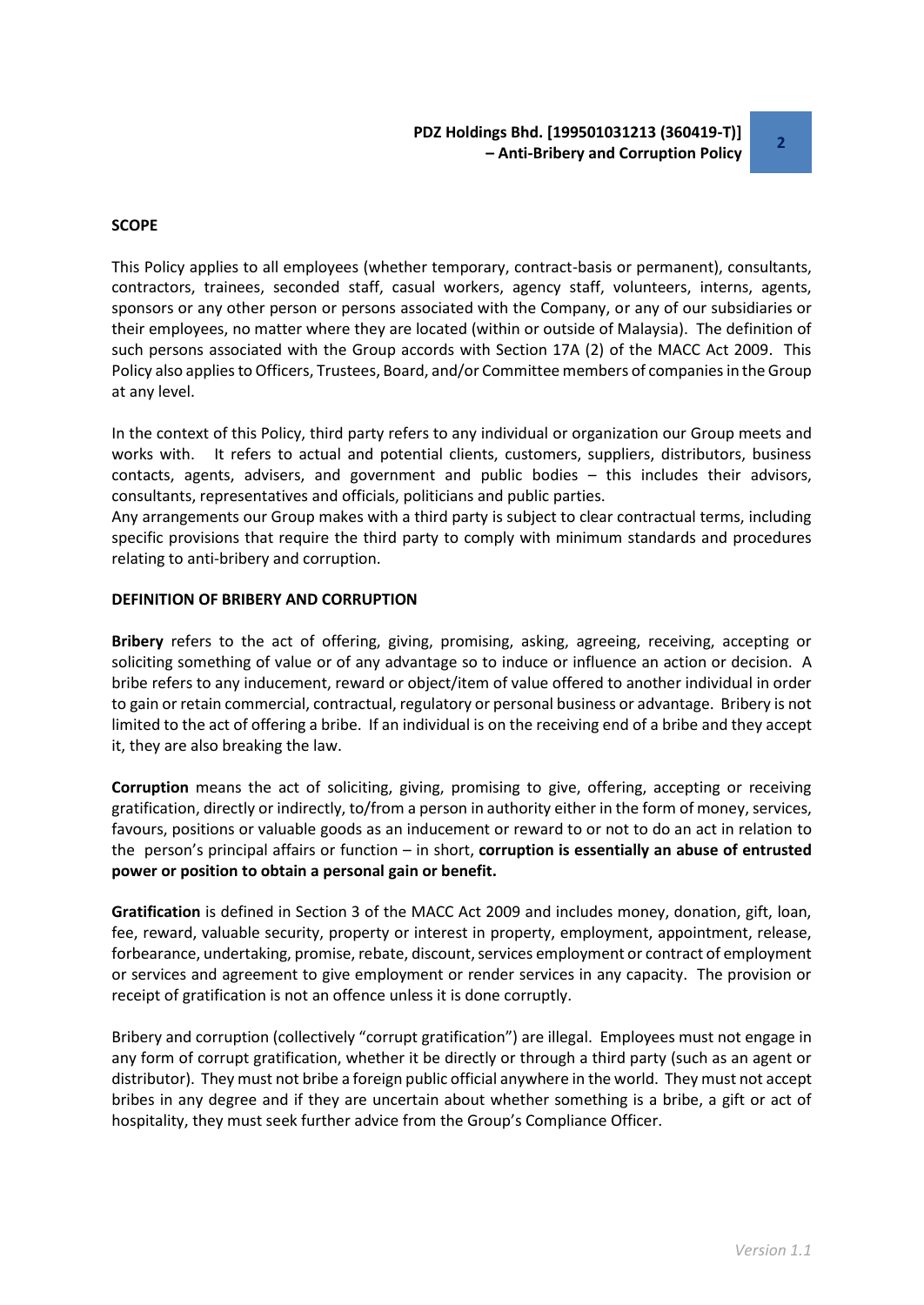#### **WHAT IS AND WHAT IS NOT ACCEPTABLE**

#### **1. Gifts, entertainment, hospitality & travel**

The Group accepts normal and appropriate gestures of hospitality and goodwill (whether given or received from third parties) so long as the giving or receiving of gifts, entertainment, hospitality and travel meets the following requirements:

- a) It is not made with the intention of influencing the party to whom it is being given, to obtain or reward the retention of a business or a business advantage, or as an explicit or implicit exchange for favours, positions or benefits;
- b) It is not made with the suggestion that a return favour is expected;
- c) It is in compliance with local laws;
- d) It is given in the name of the organization, not in an individual's name;
- e) It does not include cash or a cash equivalent (e.g. a voucher or gift certificate);
- f) It is appropriate for the circumstances (e.g. giving small gifts around festive seasons or as a small thank you to an organization for helping with a large project upon completion);
- g) It is of an appropriate type and value, and given at an appropriate time, taking into account the reason for the gift, entertainment, hospitality and travel;
- h) It is given or received openly, not secretly;
- i) It is not selectively given to a key or influential person, clearly with the intention of directly influencing them;
- j) It accords with the limits of threshold, frequency and approval mandate as predetermined by the Group; and
- k) It is not offered to, or accepted from, a government official or representative, politician or political party, without the prior sanction based on the Group's approval mandate.

Where it is inappropriate to decline the offer of a gift, entertainment, hospitality or travel (i.e. when meeting with an individual of a certain religion/culture who may take offence), the gift, entertainment, hospitality or travel may be accepted as long as it is declared to the Compliance Officer, who shall assess the circumstances, including whether it accords with the Group's predetermined thresholds and frequency.

The Group recognizes that the practice of giving and receiving business gifts varies amongst countries, regions, cultures and religions. As such, definitions of what is acceptable and not acceptable will inevitably differ for each.

As good practice, gifts, entertainment, hospitality and travel given and received should always be disclosed to the Compliance Officer including those received from suppliers.

The intention behind a gift, entertainment, hospitality or travel being given or received should always be considered. If there is any uncertainty, the advice of the Compliance Officer should be sought.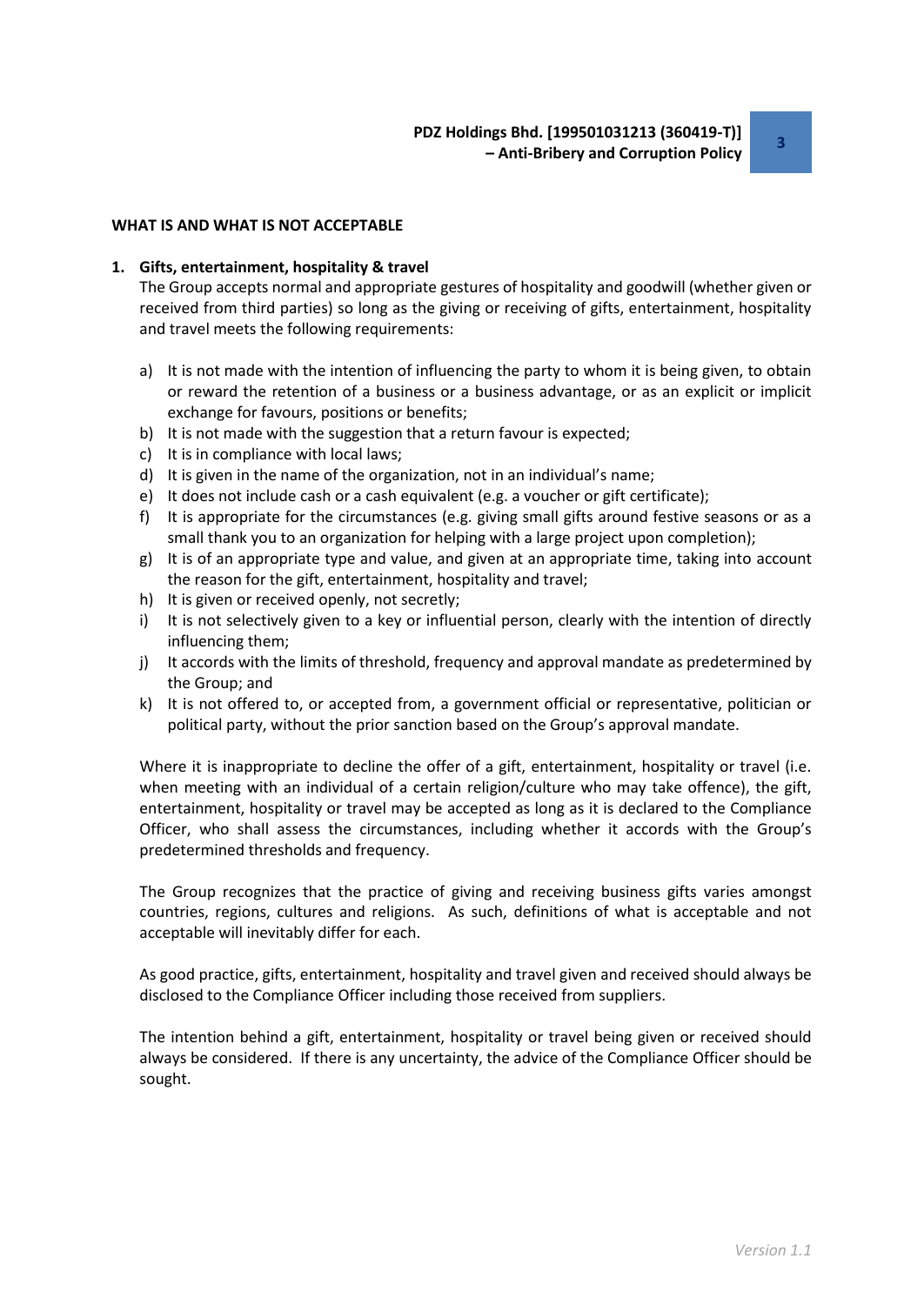## **2. Facilitation Payments and Kickbacks**

The Group does not accept and will not make any form of facilitation payments of any nature. We recognize that facilitation payments are a form of bribery that involves expediting or facilitating the performance of a public official for a routine governmental action. We recognize that they tend to be made by low level officials with the intention of securing or speeding up the performance of a certain duty or action.

The Group does not allow kickbacks to be made or accepted. We recognize that kickbacks are typically made in exchange for a business favour or advantage.

The Group recognizes that despite our strict policy on facilitation payments and kickbacks, employees may face a situation where avoiding a facilitation payment of kickback may put their or their family's personal security at risk. Under these circumstances, the following steps must be taken:

- a. Keep any amount to the minimum;
- b. Ask for a receipt, detailing the amount and reason for the payment;
- c. Create a record concerning the payment; and
- d. Report this incident to your manager.

## **3. Political Contributions**

The Group will not make donations, whether in cash, kind or by any other means, to support any political parties or candidates. We recognize this may be perceived as an attempt to gain an improper business advantage.

#### **4. Charitable Contributions and Sponsorship**

The Group accepts and encourages the act of donating to charities as part of its corporate social responsibility initiatives, whether through services, knowledge, time or direct financial contributions (cash or otherwise).

Employees must be careful to ensure that charitable contributions are not used to facilitate and conceal acts of bribery. If in doubt, check with the Compliance Officer.

We shall ensure that all charitable donations made are legal and ethical under local laws and practices, and that donations are offered or made in accordance with the Group's approval mandate.

#### **EMPLOYEE RESPONSIBILITIES**

As an employee of the Group, you must ensure that you read, understand and comply with the information contained within this Policy, and with any training or other anti-bribery and corruption information you are given from time to time.

All employees and those under our control are equally responsible for the prevention, detection and reporting of bribery and other forms of corruption. They are required to avoid any activities that could lead to, or imply, a breach of this Policy.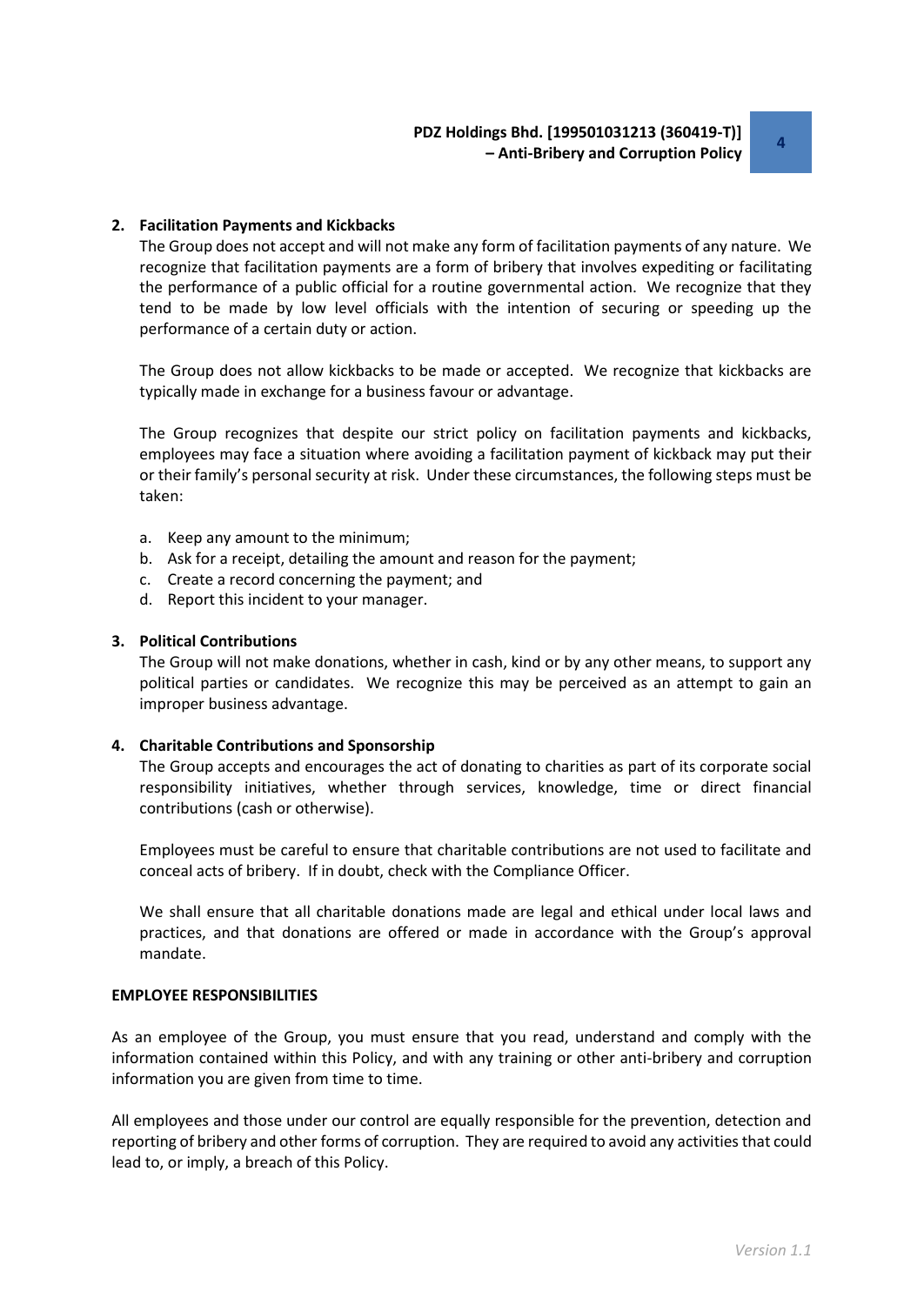If you have reasons to believe or suspect that an instance of bribery or corruption has occurred or will occur in the future that breaches this Policy, you must notify the Compliance Officer.

If any employee breaches this Policy, the employee will face disciplinary action and could face dismissal for gross misconduct. The Group has the right to terminate a contractual relationship with an employee if the employee breaches this Policy.

#### **WHAT HAPPENS IF I NEED TO RAISE A CONCERN?**

#### **1. How to raise a concern?**

If you suspect that there is an instance of bribery or corrupt activity occurring in relation to the Group, you are encouraged to raise your concerns at as early a stage as possible. If you are uncertain about whether a certain action or behavior could be considered bribery or corruption, you should speak to your manager, the Compliance Officer or the Chief Executive Officer.

The Group shall, via the Compliance Officer, familiarize all employees with its whistleblowing procedures so employees can vocalise their concerns swiftly and confidentially.

#### 2. **What to do if you are a victim of bribery or corruption?**

You must tell your Compliance Officer as soon as possible if you are offered a bribe by anyone, if you are asked to make one, if you suspect that you may be bribed or asked to make a bribe in the near future, or if you have reason to believe that you are a victim of another corrupt activity.

# **3. Protection**

If you refuse to accept or offer a bribe or you report a concern relating to potential act(s) of bribery or corruption, the Group understands that you may feel worried about potential repercussions. The Group will support anyone who raises concerns in good faith and under this Policy, even if investigation finds that he/she was mistaken.

The Group will ensure that no one suffers any detrimental treatment as a result of refusing to accept or offer a bribe or other corrupt activities or because they reported a concern relating to potential act(s) of bribery or corruption.

Detrimental treatment refers to dismissal, disciplinary action or unfavourable treatment in relation to the concern the individual raised.

If you have reason to believe that you have been subjected to unjust treatment as a result of a concern or refusal to accept a bribe, you should inform your manager or Compliance Officer immediately.

#### **TRAINING AND COMMUNICATION**

The Group will provide training on this Policy as part of the induction process for all new employees. Employees will also receive regular, relevant training on how to adhere to this Policy, and will be asked formally accept in writing that they will comply with this Policy.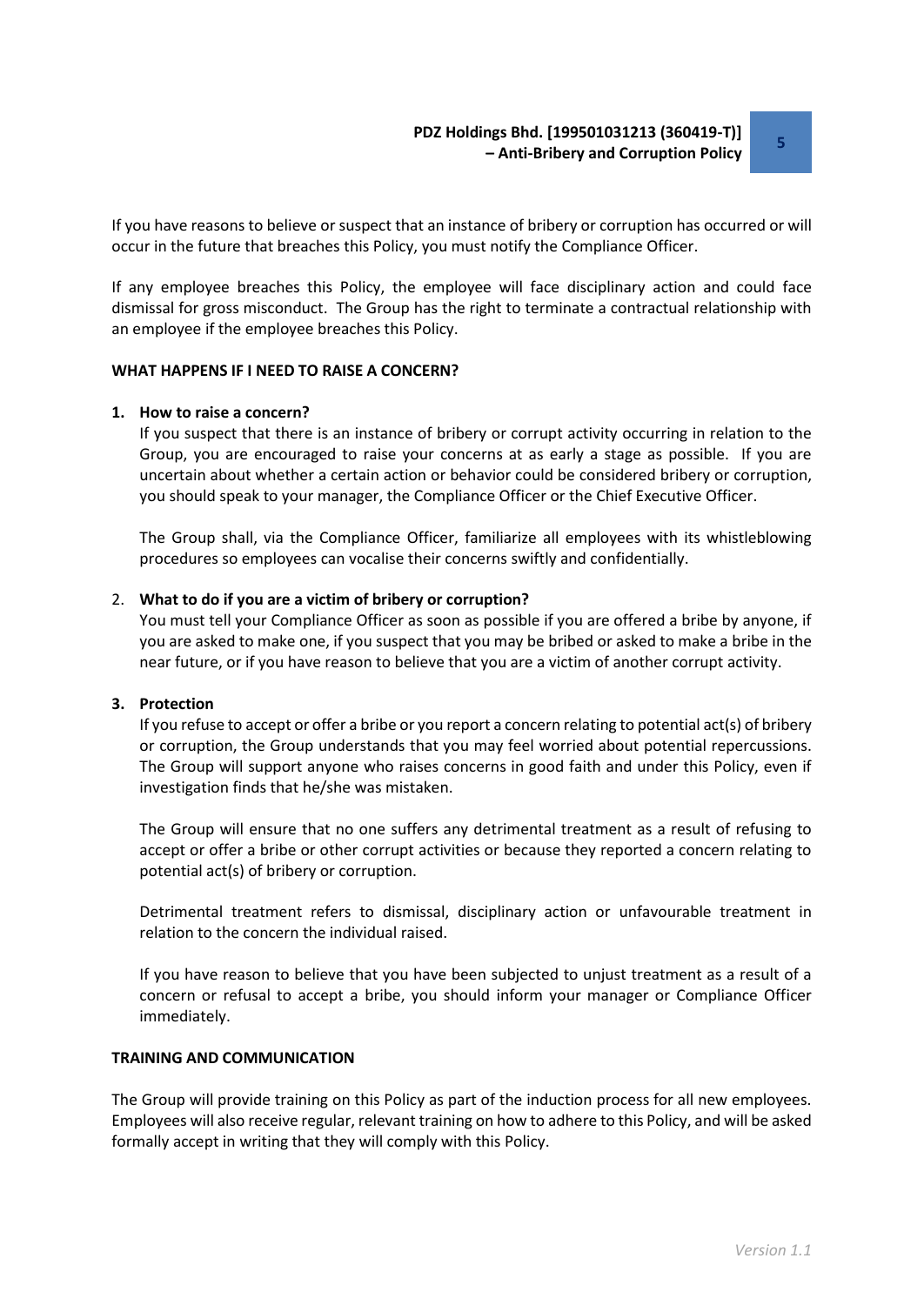The Group's Anti-Bribery and Corruption Policy and zero-tolerance stance shall be clearly communicated to all suppliers, contractors, business partners and any third parties at the outset of business relations, and as appropriate thereafter.

The Group shall provide relevant anti-bribery and corruption training to employees, etc, where we feel their knowledge of how to comply with the MACC Act 2009 or other requirements (e.g. the Malaysian Code on Corporate Governance, Bursa's Listing Requirements, Companies Act 2016, etc) on anti-bribery and corruption needs to be enhanced. As good practice, all business in the Group shall provide their employees with anti-bribery training from time to time where there is a potential risk of facing bribery or corruption during work activities.

This Policy is published on the Company's website.

#### **RECORD KEEPING**

The Group shall keep detailed and accurate financial and other records, and shall have appropriate internal controls in place to act as evidence for all payments made. We shall declare and keep a written record of the amount and reason for gifts, entertainment, hospitality and travel accepted and given, including donations, sponsorships and expenses of similar nature by whatever name called, and understand that such expenses are subject to managerial review.

#### **MONITORING, REVIEWING AND ENFORCEMENT**

The Group's Compliance Office is responsible for monitoring the adequacy and operating effectiveness of this Policy and shall review its implementation on a regular basis, including assessing its suitability, adequacy and effectiveness. Under the reporting framework of this policy, the Compliance Officer will report to the Board of Directors on the results and/or findings (if any) of non-compliance.

Internal control systems and procedures designed to prevent acts of corrupt gratification are subject to regular audits to ensure that they are effective in practice. Such control will include, but not limited to, a due diligence process on the approval and selection of vendors, contractors and/or service providers to mitigate the risks upon appointments and payments to  $3<sup>rd</sup>$  parties.

Any need for improvements shall be applied immediately. Employees are encouraged to offer their feedback on this Policy if they have any suggestions on how it may be improved. Feedback of this nature should be addressed to the Compliance Officer.

This Policy does not form part of any employee's contract of employment and the Group may amend it at any time so as to improve its effectiveness at combating bribery and corruption.

Any employee or person associated with the Group, if found guilty of an act or bribery or corruption in breach of this Policy, shall be dealt with according to the Group's disciplinary measures.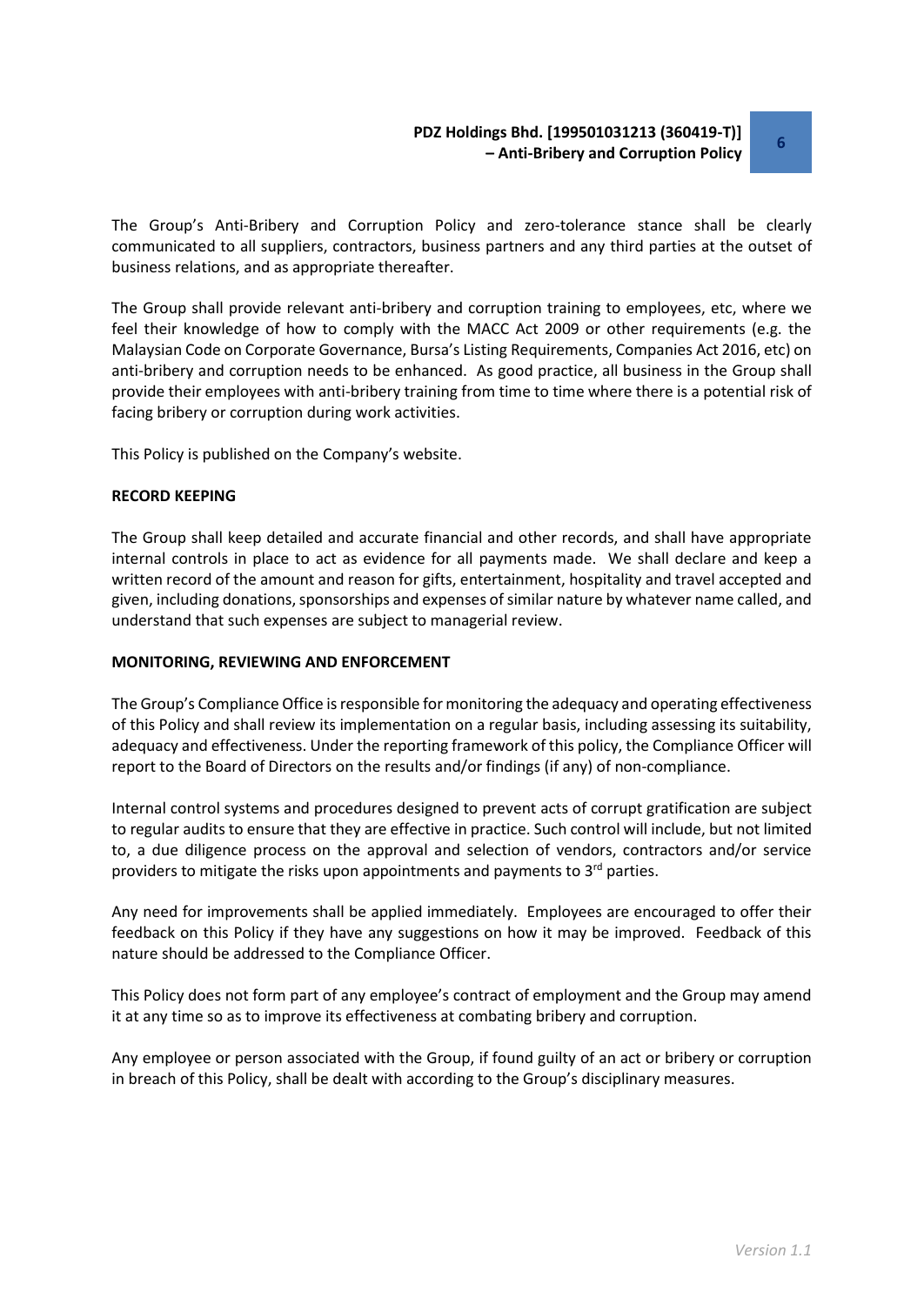## **PERIODIC REVIEW**

This Policy will be reviewed at least once every three (3) years to ensure its effectiveness and consistency with the governing legislation and regulatory requirements, or more frequently should there be material changes to the said legislation and regulations or circumstance of the business, if any.

## **BOARD APPROVAL**

This Policy was reviewed and approved by the Board of Directors of the Company on 30 November 2021.